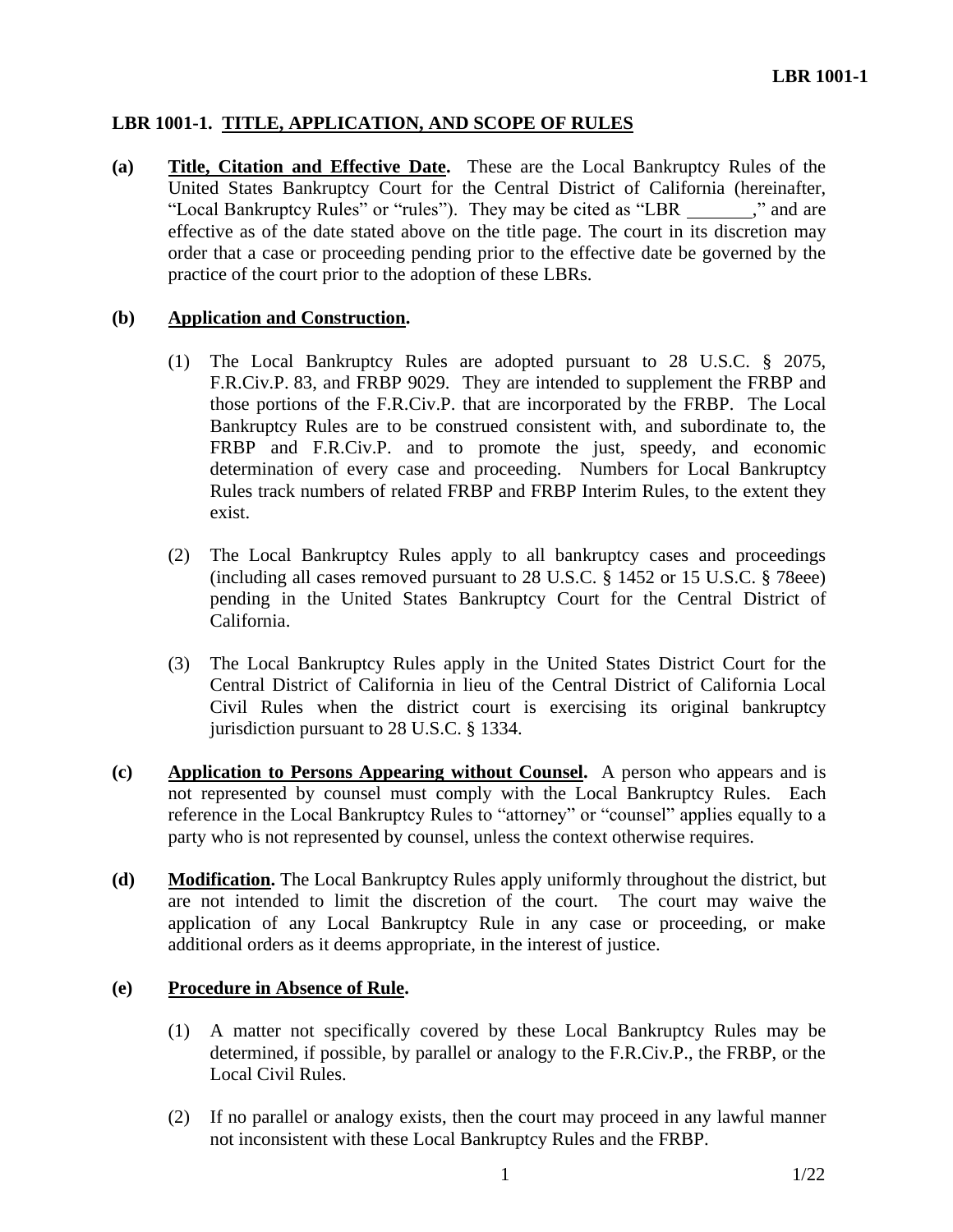**(f) Sanctions for Noncompliance with Rules.** The failure of counsel or of a party to comply with these Local Bankruptcy Rules, with the F.R.Civ.P. or the FRBP, or with any order of the court may be grounds for the imposition of sanctions pursuant to applicable law, including the Bankruptcy Code, the F.R.Civ.P., the FRBP, and the inherent powers of the court.

### **LBR 1001-2. RULES OF CONSTRUCTION**

- **(a) Construction of Terms.** As used in these rules
	- (1) "must" is mandatory.
	- (2) "must not" is prohibitive, not permissive.
	- (3) "may" is discretionary.
	- (4) "or" is not exclusive.
	- (5) "includes" and "including" are not limiting.
- **(b) Gender; Plurals.** Wherever applicable, each gender includes the other gender and the singular includes the plural.
- **(c) Definitions.** Words and phrases listed in LBR 9001-1 will be construed according to the definitions contained in that rule.

# **LBR 1002-1. PETITION AND CASE COMMENCEMENT DOCUMENTS – GENERAL**

#### **(a) Debtor's Street Address.**

- (1) Filed with Petition. In a petition filed under 11 U.S.C. §§ 301, 302, 303, or 1504, the debtor's actual street address must be disclosed in addition to any post office box address.
- (2) Change of Address. Using the court-approved form, pursuant to FRBP  $4002(a)(5)$ , a debtor must file and serve a change of address each time a debtor's street address or post office box changes.

#### **(b) Attorney Information.**

- (1) General. A voluntary petition filed pursuant to 11 U.S.C. §§ 301 and 302 by an attorney on behalf of any party must contain the attorney's state bar identification number, telephone number, fax number, and email address in the attorney name block.
- (2) Signature of Counsel. The name of the attorney signing a petition must be printed clearly below the signature line.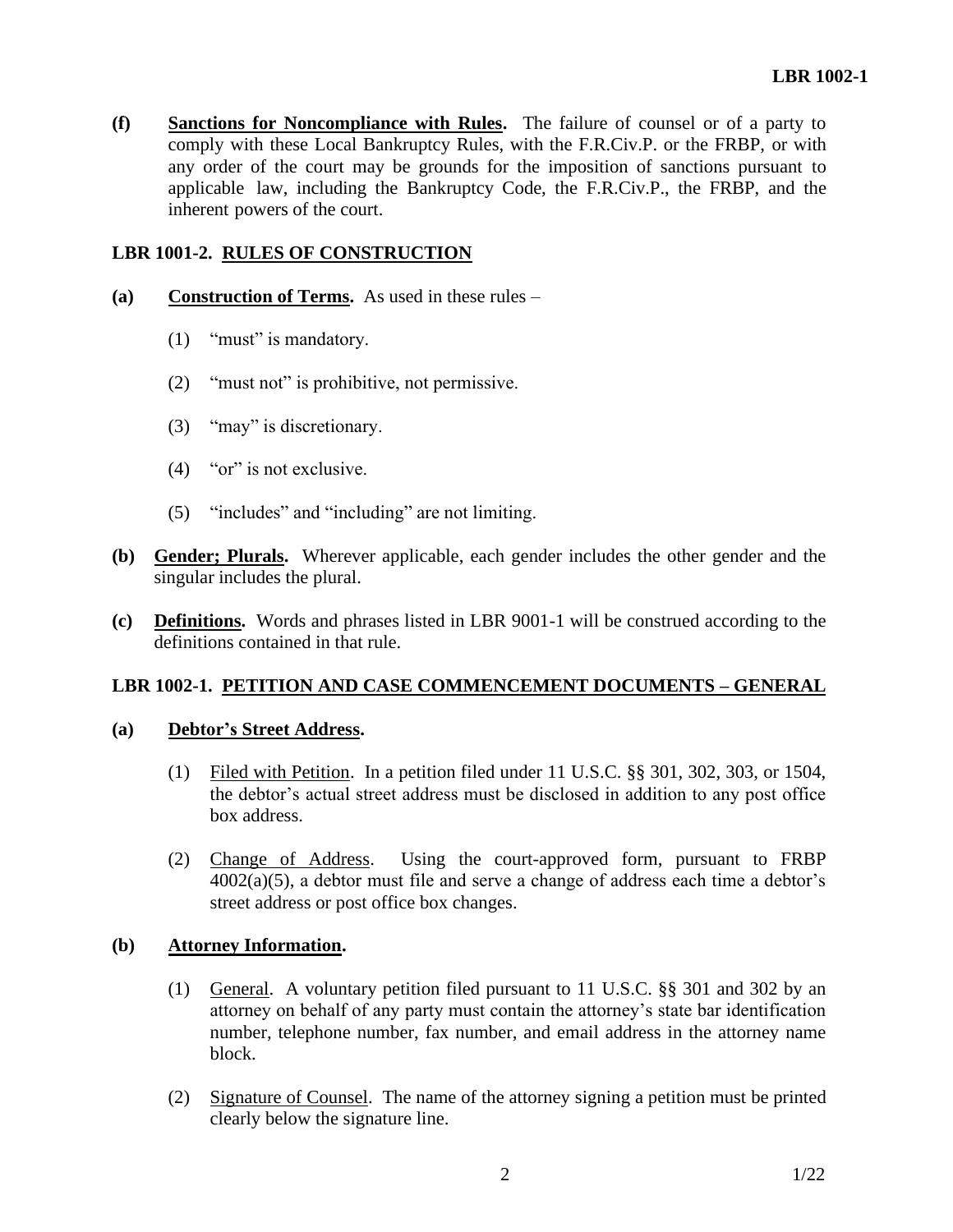## **(c) Required Case Commencement Documents.**

A list of all documents required to file a voluntary bankruptcy case under chapter 7, 11, and 13, is contained in [The Central Guide](https://www.cacb.uscourts.gov/the-central-guide) and [Petition Packages.](http://www.cacb.uscourts.gov/forms/petition_forms)

## **(d) Redaction of Personal Identifiers.**

- (1) Unless otherwise ordered by the court, a party in interest must redact where inclusion is necessary, the following personal identifiers from all lists, schedules, statements, payment advices, or other documents filed or required to be filed with the court in accordance with FRBP 9037(a):
	- (A) Social Security Numbers. If disclosure of a social security number is required, only the last four digits of that number should be used. [This does not apply to Official Form 121, Statement About Your Social Security Numbers].
	- (B) Names of Minor Children. If disclosure of the identity of any minor child is required, only the initials of that child should be used.
	- (C) Date of Birth. If disclosure of an individual's date of birth is required, only the year should be used.
	- (D) Financial Account Numbers. If disclosure of any financial account number is required, only the last four digits of that number should be used.
- (2) The responsibility for redacting these personal identifiers rests solely with the debtor and debtor's counsel. The court will not review documents for compliance with this rule.
- (3) If the debtor wishes to block public access to a filed document containing a personal identifier, a motion is required and may be filed and served pursuant to LBR 9037-1.

### **(e) Effect of Failure to Specify Necessary Information.**

- (1) If the petition fails to specify the chapter under which relief is sought, the case will be deemed to have been filed under chapter 7.
- (2) If the petition fails to specify whether it is a consumer or business case, it will be presumed to be a consumer case.
- (3) If the petition fails to indicate the number of creditors or equity holders, or the amount of assets or debts, it will be presumed that the case falls in the smallest category of each.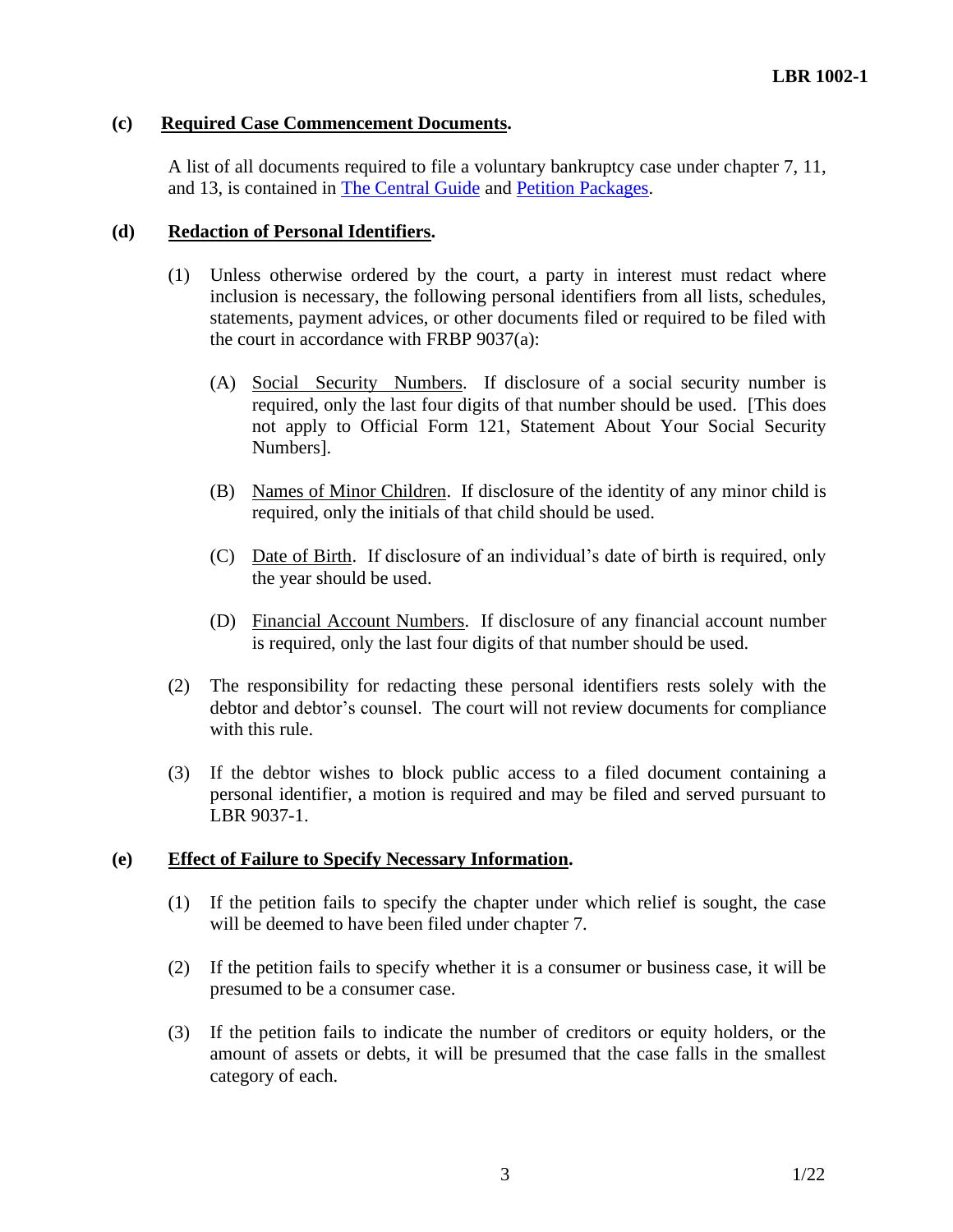## **LBR 1006-1. PETITION FILING FEES**

### **(a) Payment of the Petition Filing Fee in Installments.**

- (1) Eligibility. Only an individual debtor who is unable to pay the full filing fee for a voluntary petition under chapter 7, 11, 12, or 13, may apply for permission to pay the filing fee in installments. A corporation, partnership, limited liability company, unincorporated association, trust, or other artificial entity must pay the filing fee in full at the time the petition is filed.
- (2) Application. The debtor must file a written application for an order permitting payment of the filing fee in installments. The application must be accompanied by a declaration under penalty of perjury establishing that the debtor is unable to pay the filing fee except in installments. The application and declaration must be completed on forms prescribed by the court and presented for filing with the petition. If unrepresented by an attorney, or if required by the court, the debtor must also present evidence of personal identification in the form of a valid government-issued driver's license or identification card, or other similar form of identification satisfactory to the clerk.
- (3) Hearing. On the petition date or at a later date and time the designated judge may select for a hearing, the debtor must appear personally before a designated judge to present the application, supporting declaration, and proposed order. The debtor must provide sworn testimony regarding the basis for the application and circumstances of the bankruptcy filing. Unless the court expressly waives the requirement of personal appearance, the debtor's failure to appear and testify at the prescribed time and place will result in denial of the application and dismissal of the bankruptcy case.
- (4) Notice. Compliance with the notice and service requirements of LBR 9013-1 is not required, unless otherwise ordered by the designated judge.
- (5) Order. An order authorizing payment of the filing fee in installments must fix the number of installments and the amount and due date of each installment. The number of installments must not exceed 4. The final installment is payable not later than 120 days after the filing of the petition, unless extended by the court for cause shown to a date not later than 180 days after the petition date. The first payment must be at least \$30, unless otherwise ordered by the court.
- (6) Dismissal for Nonpayment. The debtor's failure to pay any installment when due may result in dismissal of the case without further notice and hearing.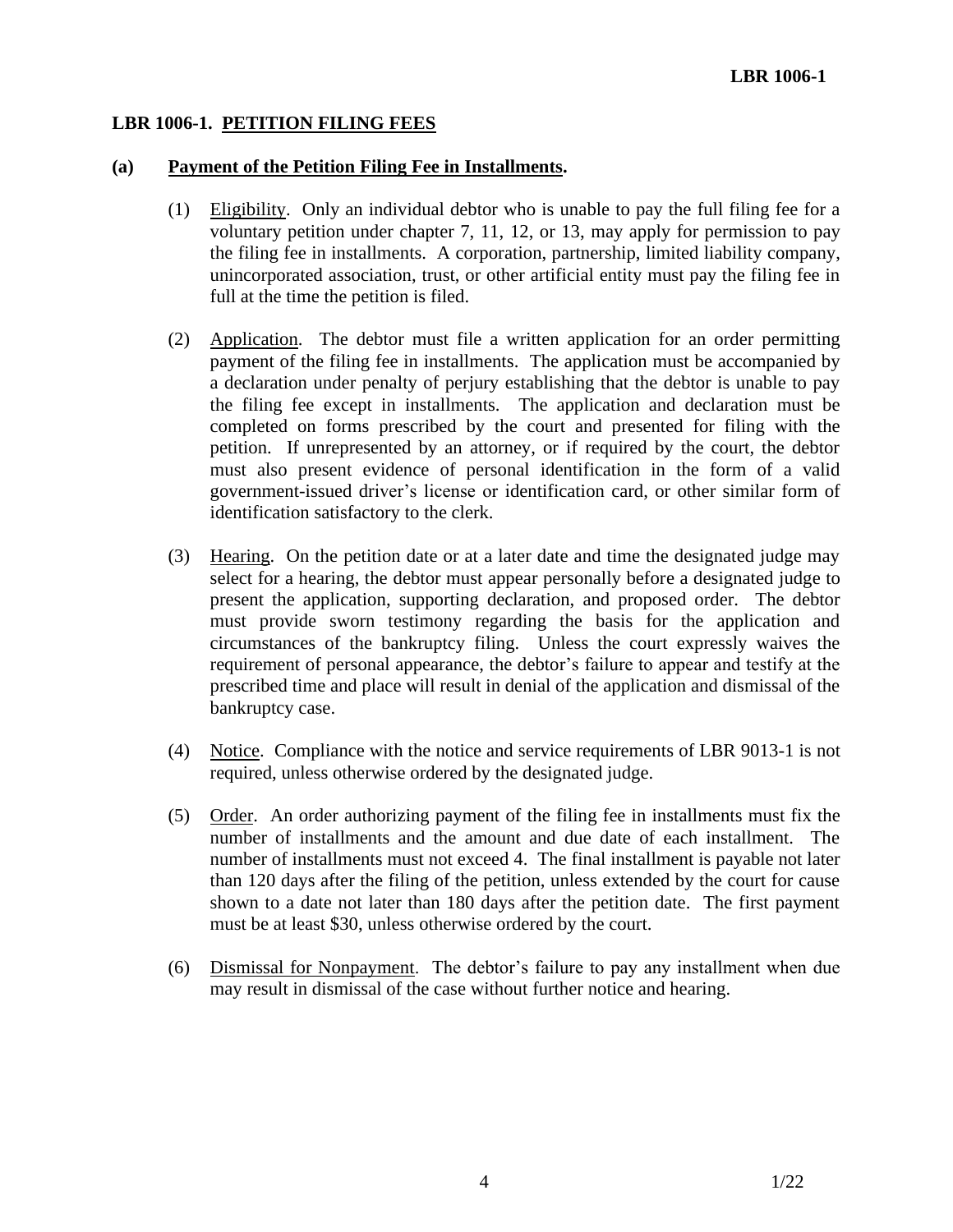# **(b) Waiver of Chapter 7 Filing Fee.**

- (1) Eligibility. Only an individual debtor may file an application to waive the filing fee in a chapter 7 case.
- (2) Application. The debtor must submit a written application for an order waiving payment of the filing fee in a chapter 7 case. The application must be accompanied by a declaration under penalty of perjury establishing that the debtor qualifies for a waiver and is unable to pay the filing fee. The application and declaration must be completed on forms prescribed by the court and presented for filing with the petition. If unrepresented by an attorney, or if required by the court, the debtor must also present evidence of personal identification in the form of a valid government-issued driver's license or identification card, or other similar form of identification satisfactory to the clerk.
- (3) Hearing. On the petition date or at a later date and time the designated judge may select for a hearing, the debtor must appear personally before a designated judge to present the application, supporting declaration, and proposed order. The debtor must provide sworn testimony regarding the basis for the application and circumstances of the bankruptcy filing. Unless the court specifically waives the requirement of personal appearance, the debtor's failure to appear and testify at the prescribed time and place will result in denial of the application and dismissal of the bankruptcy case.
- (4) Notice. Compliance with the notice and service requirements of LBR 9013-1 is not required, unless otherwise ordered by the designated judge.
- (5) Order. An order denying an application to waive the chapter 7 filing fee may provide for payment of the filing fee in installments pursuant to LBR 1006-1(a)(5).

### **LBR 1007-1. LISTS, SCHEDULES, AND STATEMENTS**

### **(a) Master Mailing List.**

- (1) General. A master mailing list must be filed with the voluntary petition in the format specified in [The Central Guide.](https://www.cacb.uscourts.gov/the-central-guide) Unless otherwise ordered, the master mailing list must include the name, mailing address, and zip code of each creditor listed on Schedules D, E/F, G, and H.
- (2) Partnerships, Corporations, Limited Liability Companies, and Other Eligible Entities. If the debtor is a partnership, corporation, limited liability company, or other eligible entity, the master mailing list must include the name and address of each general partner, senior corporate officer, or managing member. A list of all limited partners, shareholders, or other equity holders must be provided either as part of the master mailing list or as a separate "Equity Holders' Mailing List." The Equity Holders' Mailing List must comply with the format requirements of subsection  $(a)(1)$  of this rule.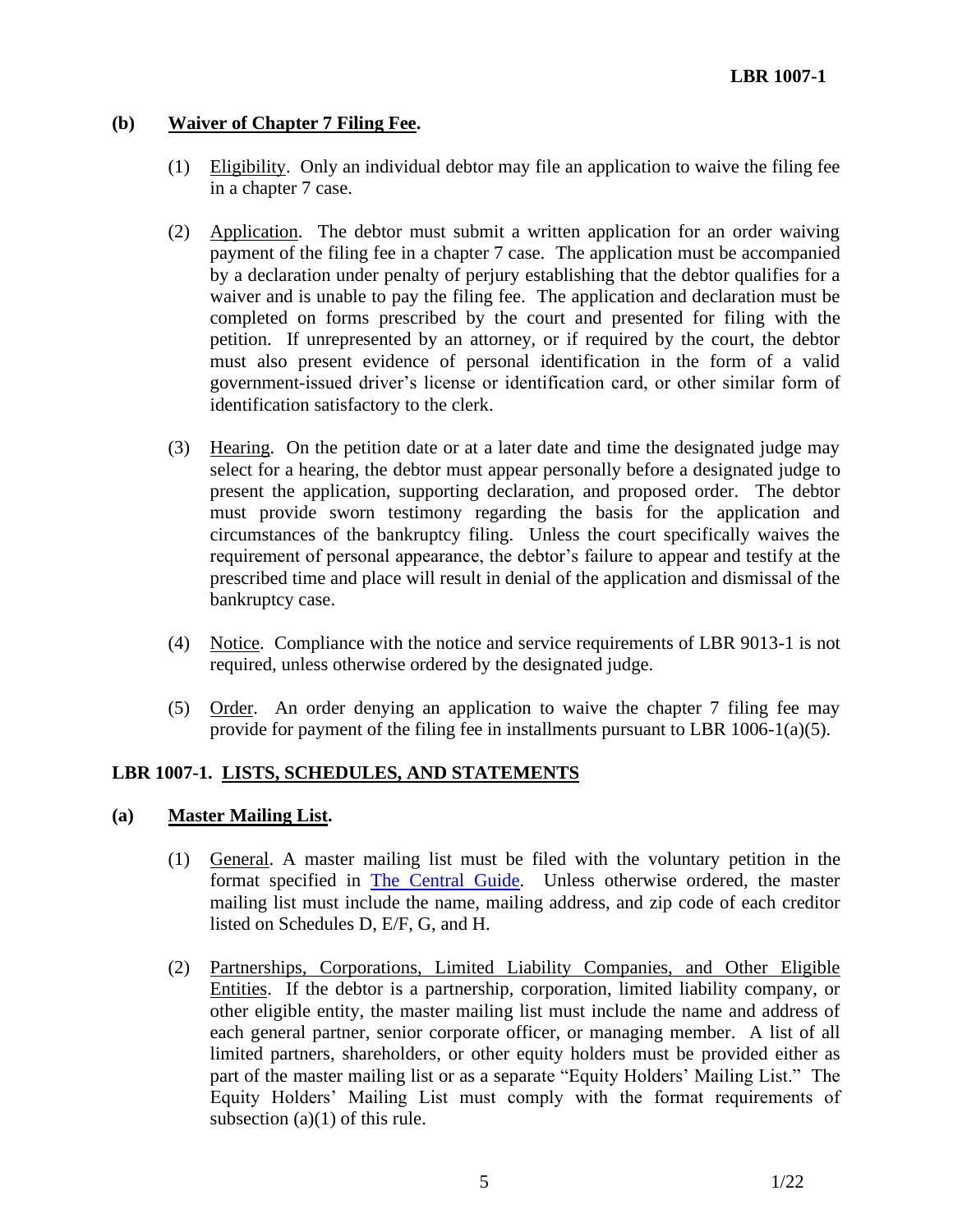- (3) Verification of Completeness and Accuracy.
	- (A) The debtor, or such other person as the court may order, is responsible for the accuracy and completeness of the master mailing list, any supplement to the master mailing list, and the Equity Holders' Mailing List.
	- (B) The master mailing list and any supplement must be accompanied by a declaration by the debtor or debtor's counsel attesting to the completeness and correctness of the list.
	- (C) If the master mailing list or any supplement is submitted in a court-approved electronic format and the electronic file is prepared by someone other than the debtor or debtor's counsel, a further declaration must be submitted by the preparer to attest to the accuracy of the electronic file as it relates to the information provided by the debtor or debtor's counsel.
	- (D) The clerk will not compare the names and addresses of the creditors listed in the schedules with the names and addresses shown on the master mailing list or any supplement.
- (4) Amendment. When an addition or change is required to the master mailing list, a supplemental master mailing list, in the required format, containing only the newly added or changed creditors must be filed. The supplement must not repeat those creditors on the original master mailing list.

### **(b) Extension of Time to File Lists, Schedules, Statements, and Other Documents.**

- (1) A motion for an extension of time to file the lists of creditors and equity security holders, or to file the schedules, statements, and other documents, must: (A) identify the date the petition was filed, and the date of the proposed new deadline; (B) be supported by a declaration under penalty of perjury establishing a sufficient explanation for the requested extension of time; and (C) contain a proof of service upon the case trustee (if any) and all creditors.
- (2) The motion may be ruled upon without a hearing pursuant to LBR 9013-1(p).
- (3) If the court grants the motion, the court may dismiss the case without further notice and hearing if any list, schedule, statement, or plan (in chapter 13 cases) is not filed within the additional time allowed by the court.
- **(c) Amendment of List, Schedule or Statement**. When an amended list, schedule or statement is filed, it must be accompanied by a Summary of Amended Schedules, Master Mailing List, and/or Statements using the court-approved form.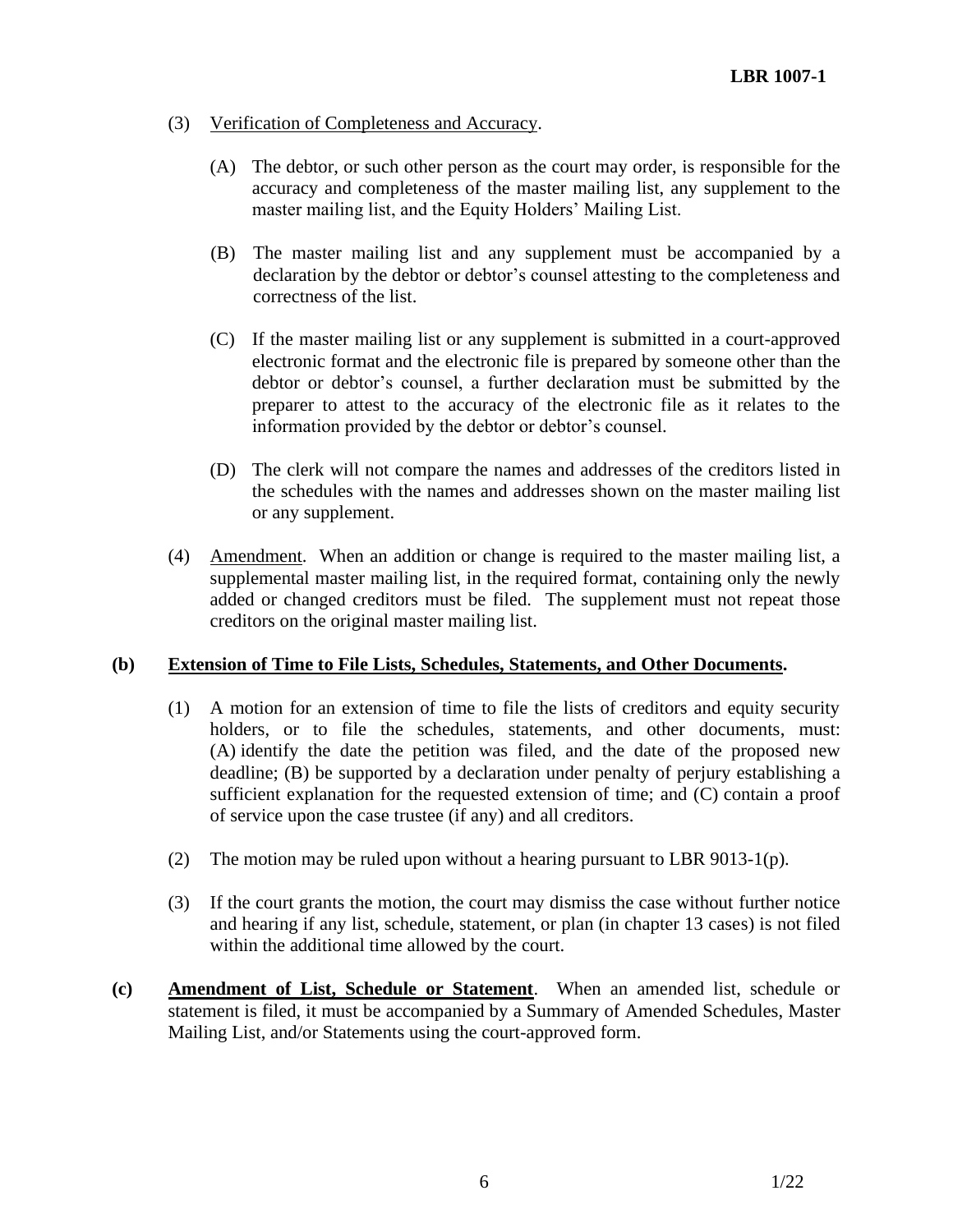# **LBR 1007-4. DISCLOSURE OF CORPORATE RELATIONSHIPS**

- **(a) Mandatory Statement.** A debtor that is a corporation, other than a governmental unit, must file with the petition a corporate ownership statement that either identifies any corporation, other than a governmental unit, that directly or indirectly owns 10% or more of any class of the debtor corporation's equity interests or states that there are no such entities to report.
- **(b) Supplemental Statement.** The debtor must file a supplemental statement promptly upon any change in circumstances that this rule requires the debtor to identify or disclose.

## **LBR 1010-1. INVOLUNTARY PETITIONS**

The court may dismiss an involuntary petition without further notice and hearing if the petitioner fails to (a) prepare a Summons and Notice of Status Conference in an Involuntary Bankruptcy Case on the court-mandated form; (b) at the same time the involuntary petition is filed, submit the Summons and Notice of Status Conference to the clerk for issuance; (c) serve the summons and petition within the time allowed by FRBP 7004; (d) file a proof of service of the summons and petition with the court; or (e) appear at the status conference set by the court.

# **LBR 1015-1. CONSOLIDATION AND JOINT ADMINISTRATION**

**(a) Joint Cases.** A joint case commenced for spouses by the filing of a single petition under 11 U.S.C. § 302(a) will be deemed substantively consolidated unless the court orders otherwise.

### **(b) Joint Administration of Cases Pending Before the Same Judge**.

- (1) Motion.If 2 or more cases are pending before the same judge, an order of joint administration may be entered, without further notice and an opportunity for hearing, upon the filing of a motion for joint administration pursuant to FRBP 1015 and LBR  $9013-1(q)$ , supported by a declaration establishing that the joint administration of the cases is warranted, will ease the administrative burden for the court and the parties, and will protect creditors of the different estates against potential conflicts of interest.
- (2) Order.An order granting a motion to approve joint administration must be lodged using the court-approved form. An order of joint administration under this rule is for procedural purposes only and shall not effect a substantive consolidation of the respective debtors' estates.
- (3) Notice. Promptly upon entry of an order granting a motion for joint administration, the movant must file and serve, using the court-approved form, a Notice of Joint Administration and Requirements for Filing Documents.
- **(c) Reassignment of Cases Not Assigned to the Same Judge.** A motion for joint administration or for substantive consolidation must include a motion under LBR 1073-1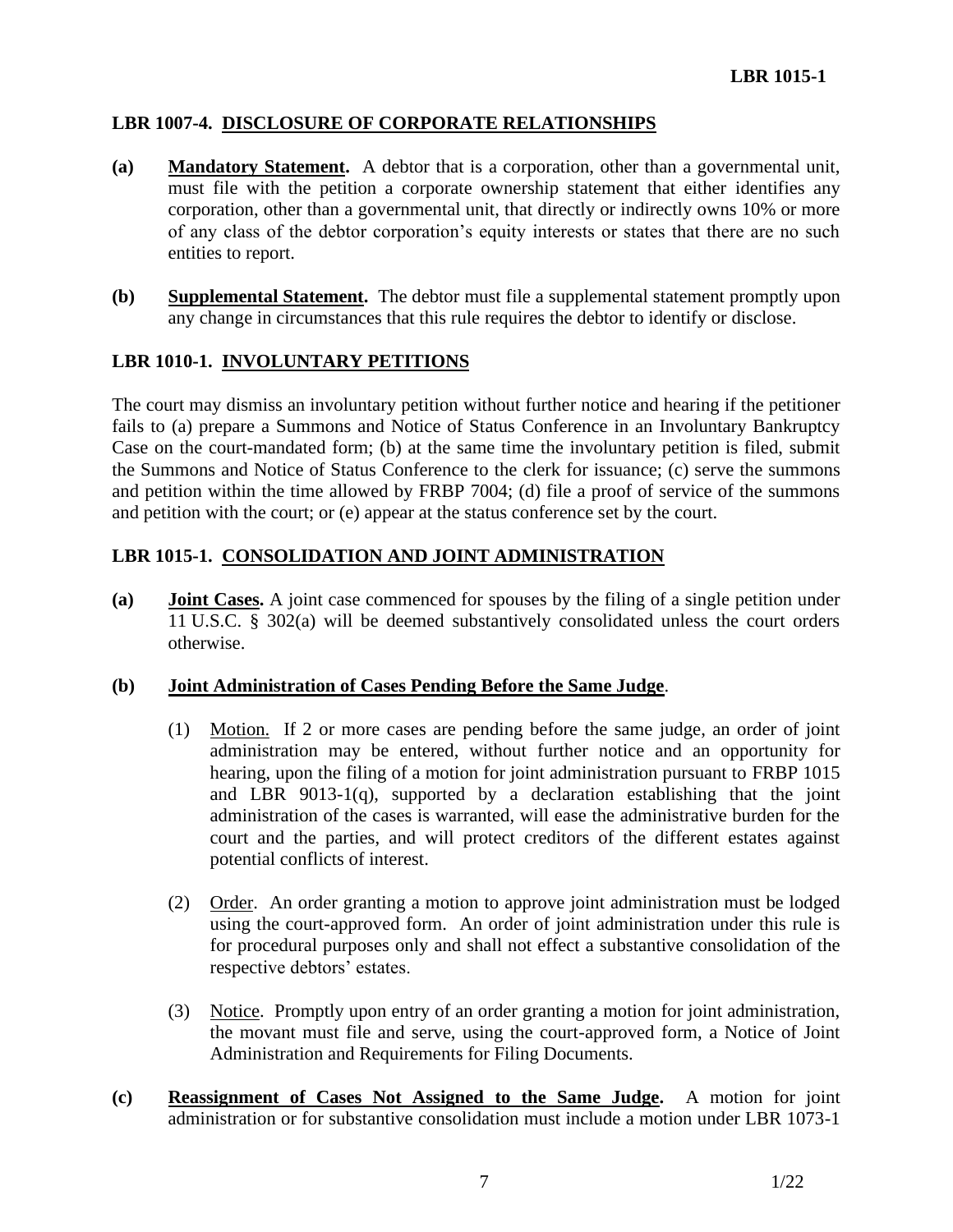to reassign the cases to be jointly administered or substantively consolidated if those cases are not all assigned to one judge.

# **LBR 1015-2. RELATED CASES**

- **(a) Definition of Related Cases.** For purposes of this rule, cases are deemed "related cases" if the earlier bankruptcy case was filed or pending at any time before the filing of the new petition, and the debtors in such cases:
	- (1) Are the same;
	- (2) Are spouses, former spouses, domestic partners, or former domestic partners;
	- (3) Are "affiliates," as defined in 11 U.S.C.  $\S$  101(2), except that 11 U.S.C.  $\S$  101(2)(B) shall not apply;
	- (4) Are general partners in the same partnership;
	- (5) Are a partnership and one or more of its general partners;
	- (6) Are partnerships that share one or more common general partners; or
	- (7) Have, or within 180 days of the commencement of either of the related cases had, an interest in property that was or is included in the property of another estate under 11 U.S.C. § 541(a), § 1115, § 1207, and/or § 1306.

### **(b) Disclosure of Related Cases.**

- (1) A petition commencing a case must be accompanied by court-mandated form F [1015-2.1.STMT.RELATED.CASES,](http://www.cacb.uscourts.gov/forms/statement-related-cases-0) Statement of Related Cases.
- (2) The petitioner must execute court-mandated form F [1015-2.1.STMT.RELATED.CASES](http://www.cacb.uscourts.gov/forms/statement-related-cases-0) under penalty of perjury disclosing, to the petitioner's best knowledge, information and belief, whether a related case was filed or has been pending at any time and if so, for each such related case:
	- (A) The name of the debtor in the related case;
	- (B) The case number of the related case;
	- (C) The district and division in which the related case is or was pending;
	- (D) The judge to whom the related case was assigned;
	- (E) The current status of the related case;
	- (F) The manner in which the cases are related; and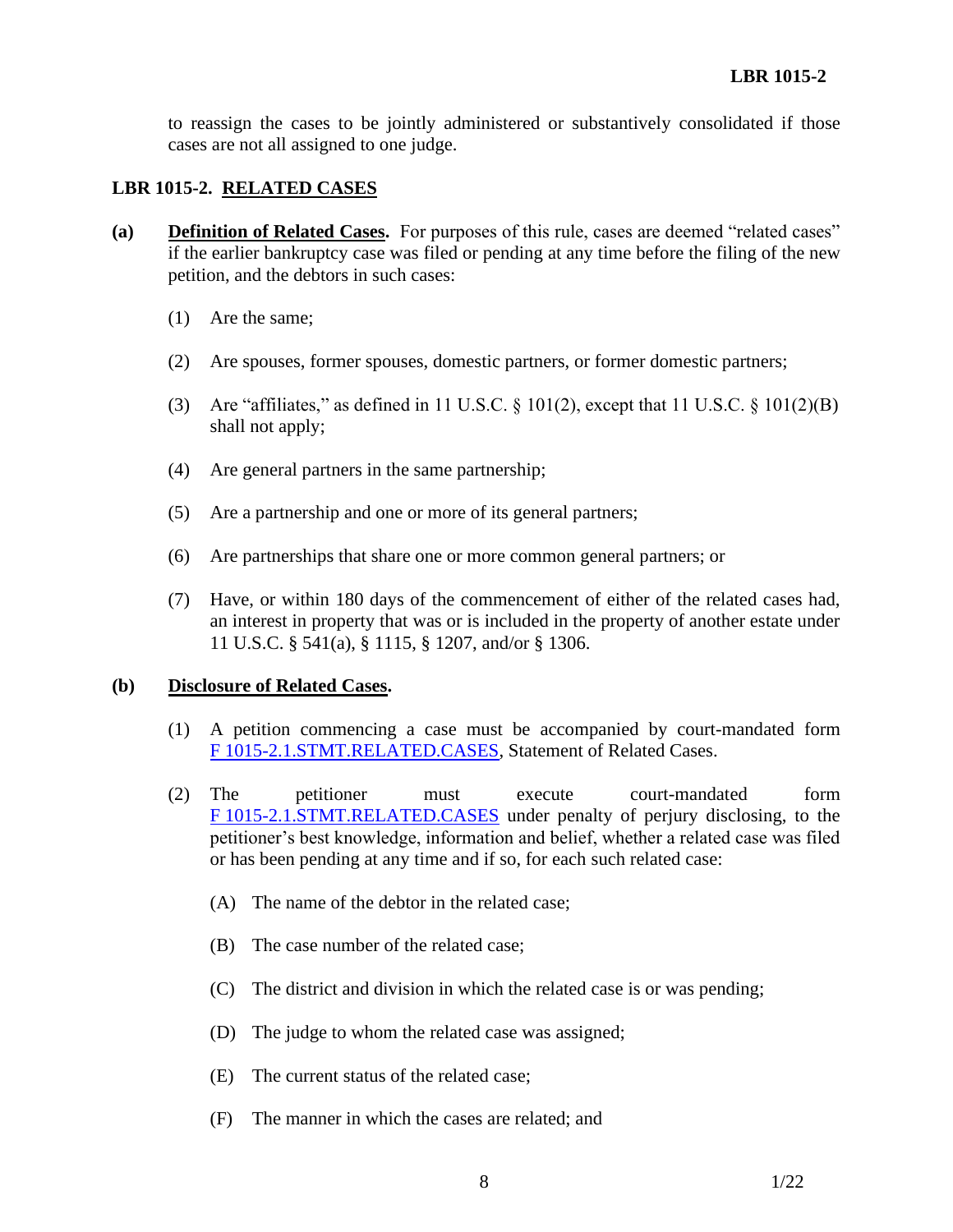- (G) The real property, if any, listed in the Schedule A/B that was filed in the related case.
- (3) The failure to provide complete and accurate information in court-mandated form F [1015-2.1.STMT.RELATED.CASES](http://www.cacb.uscourts.gov/forms/statement-related-cases-0) may subject the petitioner and its attorney to appropriate sanctions, including the appointment of a trustee or dismissal of the case with prejudice.

# **LBR 1017-1. CONVERSION**

## **(a) Conversion Upon Debtor's Request.**

- (1) First Time Conversion from Chapter 12 or 13 to Chapter 7. A debtor's notice of conversion under 11 U.S.C. §§ 1208(a) or 1307(a) must be filed and served on the standing trustee and United States trustee. No hearing is required for conversion.
- (2) Conversion from Chapter 12 or 13 to Chapter 11.
	- (A) Chapter 12 to Chapter 11. A debtor or other party in interest must request conversion under 11 U.S.C. § 1208(e) by motion filed and served as required by LBR 9013-1(d) or (o).
	- (B) Chapter 13 to Chapter 11. A debtor must request conversion under 11 U.S.C. § 1307(d) in accordance with the procedure set forth in LBR 3015-1(q)(2)(C).
- (3) Conversion from Chapter 11 to another Chapter. A debtor must request conversion under 11 U.S.C. § 1112(a) by motion filed and served as required by FRBP 9013, and may be ruled on without a hearing pursuant to LBR 9013-1(p).
- (4) Conversion from Chapter 7 to Chapter 11, 12 or 13. A debtor must request conversion under 11 U.S.C.  $\S 706(a)$  to a case under chapter 11, 12 or 13 by motion which, unless otherwise ordered by the court, may be granted only after notice of opportunity to request a hearing to the trustee, attorney for the trustee (if any), United States trustee, and parties in interest, as provided in LBR 9013-1(o).

# **(b) Additional Fees Upon Conversion of a Case.**

- (1) A notice of conversion or motion for conversion of a case, whichever is required, must be accompanied by payment of the filing fee, if any, required for conversion of the case to the chapter for which conversion is sought.
- (2) If a request to convert to chapter 11 is denied, the filing fee paid when the motion was filed will be refunded to the payor upon written request to the Fiscal Department of the clerk's office. A conformed copy of the order denying the request to convert to chapter 11 must be attached to the request for refund.
- (3) If a request to convert a case to chapter 7 is denied, the filing fee paid when the request was filed will not be refunded.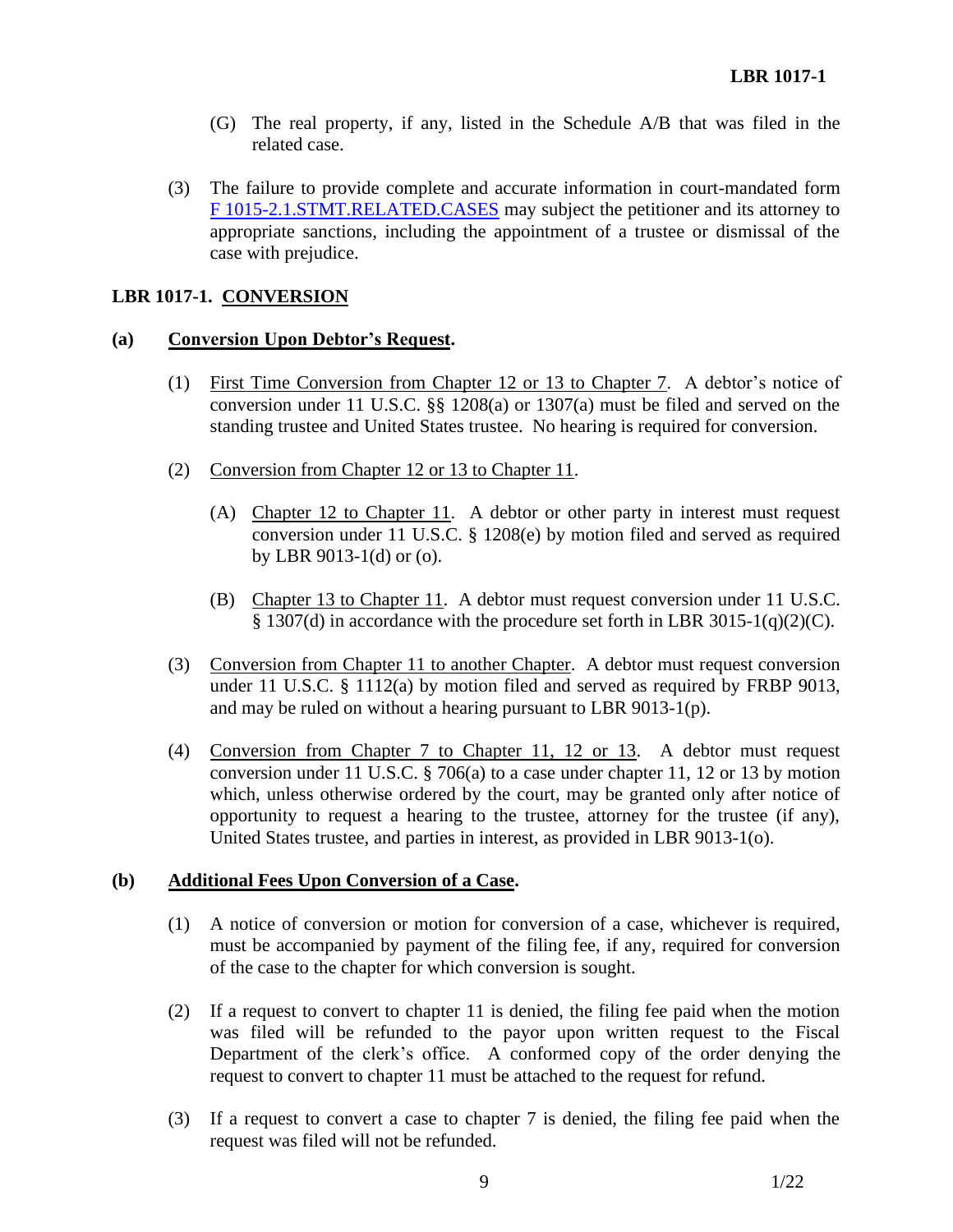## **LBR 1017-2. DISMISSAL OF CASE OR SUSPENSION OF PROCEEDINGS**

#### **(a) Dismissal for Failure to File Case Commencement Documents.**

- (1) Grounds or "Cause" for Dismissal. The failure of the person or entity who filed a petition to file in a timely manner any case commencement document required by the Bankruptcy Code, the FRBP, and these rules is grounds or "cause" for dismissal of the case.
- (2) Notice of Deficiency. If a petition is filed without all of the documents required by the Bankruptcy Code, the FRBP, and these rules, the clerk will issue a notice to the petitioner that identifies each of the deficiencies and states that the case will be dismissed without further notice or hearing if the documents listed in the notice, or a request for extension of time within which to file the required documents, are not filed within 14 days from the filing of the petition.
- (3) Dismissal Without Further Notice. If the required documents are not filed within 14 days from the filing of the petition or an extension of such 14-day period granted by an order of the court, the case will be dismissed without further notice or hearing.
- **(b) Dismissal of Chapter 7 Case for Failure to Attend Meeting of Creditors.** The failure of a chapter 7 debtor to appear at the initial meeting of creditors and any continuance thereof is cause for dismissal of the case. Pursuant to LBR 9013-1(q), the court will dismiss the case without a hearing upon the trustee's motion for dismissal and declaration that the debtor has failed to appear at two meetings of creditors.

### **(c) Motion to Vacate Dismissal.**

- (1) Any motion requesting that the dismissal of a case for failure to timely file a required document or for failure to appear at the meeting of creditors be vacated must include as exhibits to the motion all of the documents that were not timely filed and must be supported by a declaration under penalty of perjury establishing a sufficient explanation why the documents were not timely filed. The motion may be ruled on without further notice or hearing pursuant to LBR 9013-1(q).
- (2) In the event a dismissal order is vacated, the court may impose sanctions as it deems just and reasonable.
- **(d) Filing a Subsequent Case.** A petitioner who files a petition following the dismissal of a case must disclose the dismissed case pursuant to LBR 1015-2.

### **(e) Motion to Dismiss or Suspend Proceedings.**

(1) A motion by the debtor to dismiss a case filed under 11 U.S.C. §§ 301 or 302, a motion by creditors or the debtor to dismiss an involuntary case filed under 11 U.S.C. § 303, or a motion to suspend all proceedings under 11 U.S.C. § 305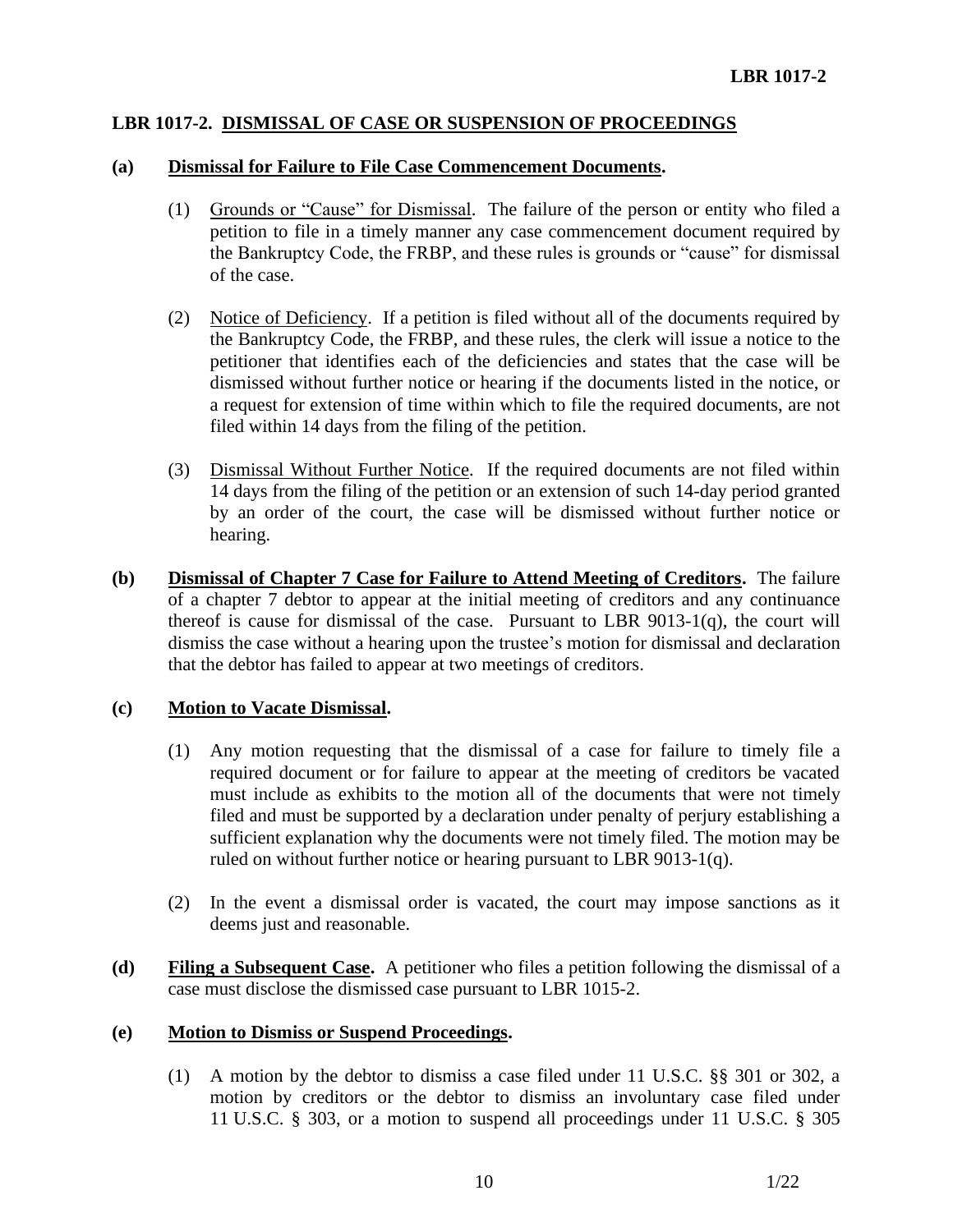must be supported by a declaration under penalty of perjury setting forth the reasons for the request for dismissal or suspension.

- (2) The declaration in support of the motion must disclose any arrangement or agreement between the debtor and creditors or any other person in connection with the motion for dismissal or suspension.
- (3) The court may condition the dismissal upon payment of fees and expenses, including fees due to the United States trustee.
- **(f) Retention of Jurisdiction.** Notwithstanding any dismissal, the court retains jurisdiction regarding all issues involving sanctions, any bar against being a debtor in bankruptcy, all issues arising under 11 U.S.C. §§ 105, 107, 109(g), 110, 303, 329, 330, 349, 362, and 364, and to any additional extent permissible under applicable law.

## **LBR 1071-1. DIVISIONS – PLACE OF FILING**

- **(a) Filing of Petition**. Unless otherwise ordered by the court, a petition commencing a case under the Bankruptcy Code must be filed with the Clerk of the United States Bankruptcy Court for the Central District of California in the "applicable division."
	- (1) The "applicable division" is determined by the location of the debtor's residence, principal offices, officers, and books and records, or where the majority of the debtor's assets are located based on a book value determination as set forth on the debtor's most current balance sheet.
	- (2) Information concerning the "applicable division" for the filing of the petition is contained in [The Central Guide.](https://www.cacb.uscourts.gov/the-central-guide)
- **(b) Petition Filed in Wrong Division.** If a petition is filed in the wrong division, the court may, on its own, transfer it to the appropriate division or retain the case.
- **(c) Filing of Documents Other Than a Petition.** Documents filed non-electronically, other than a petition, must be filed only in the divisional office of the clerk to which the relevant case or proceeding has been assigned. However, the clerk may, by special waiver or upon order of the court, accept documents in any office of the clerk irrespective of division.

### **LBR 1073-1. ASSIGNMENT OR REASSIGNMENT OF CASES AND PROCEEDINGS**

**(a) Assignment or Reassignment of Related Cases and Proceedings.** The court will assign or reassign related cases or proceedings pursuant to the procedures established by the court's General Orders or as provided in [The Central Guide.](https://www.cacb.uscourts.gov/the-central-guide)